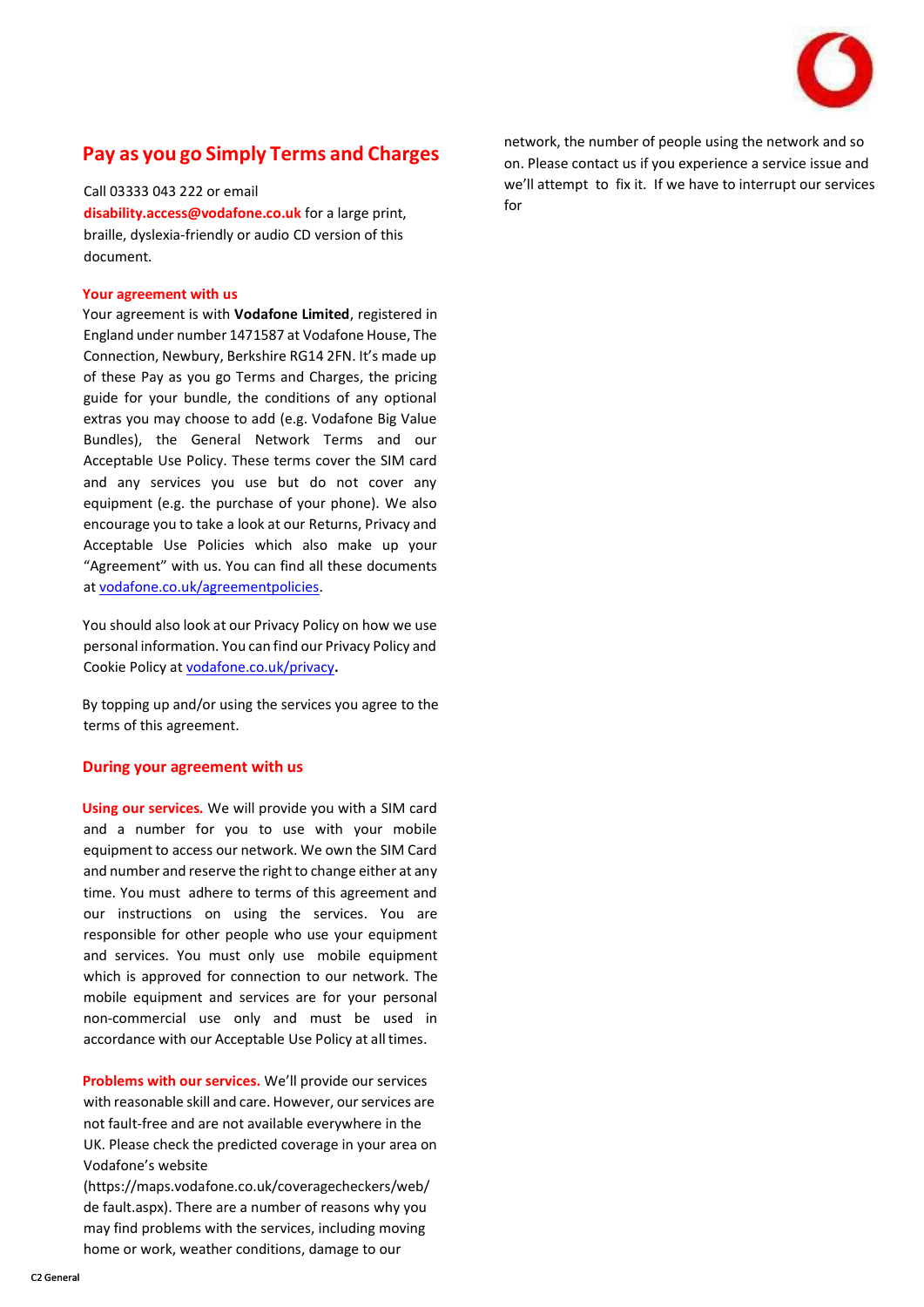

maintenance or we cause a technical fault on our network, you may be entitled to a partial refund of your credit based on the number of days you are without our services. This does not affect your entitlement to a refund when your agreement with us ends, as set out in the section **Refunds** below. If you are experiencing a materially degraded service for an unreasonable period of time, please read our "Leaving Us" section below. We'll not be responsible for any loss of service due to something outside our reasonable control. To receive a partial refund of your credit or terminate the Agreement, you must report to us a severe disruption which we will assess against your typical usage history. We may offer you alternative equipment(such as Vodafone Sure Signal) to address service quality. During busy periods on our network we may need to manage traffic to ensure everyone has access to our services. You can find out more on

our traffic management policy here: [https://www.vodafone.co.uk/terms-and](https://www.vodafone.co.uk/terms-and-conditions/consumer/network-and-coverage/traffic-management/index.htm)[conditions/consumer/network-and-coverage/traffic](https://www.vodafone.co.uk/terms-and-conditions/consumer/network-and-coverage/traffic-management/index.htm)[management/index.htm.](https://www.vodafone.co.uk/terms-and-conditions/consumer/network-and-coverage/traffic-management/index.htm)

**Payment.** You pay for the services by topping up your account with us. Please see [https://support.vodafone.co.uk/Account-](https://support.vodafone.co.uk/Account-bill-%20and-topup/Balance-and-topping-%20up/38948001/How-can-Itop-up-my-phone.htm) bill- [and](https://support.vodafone.co.uk/Account-bill-%20and-topup/Balance-and-topping-%20up/38948001/How-can-Itop-up-my-phone.htm)[topup/Balance-and-topping-](https://support.vodafone.co.uk/Account-bill-%20and-topup/Balance-and-topping-%20up/38948001/How-can-Itop-up-my-phone.htm) up/38948001/How- [can-](https://support.vodafone.co.uk/Account-bill-%20and-topup/Balance-and-topping-%20up/38948001/How-can-Itop-up-my-phone.htm)[Itop-up-my-phone.htm f](https://support.vodafone.co.uk/Account-bill-%20and-topup/Balance-and-topping-%20up/38948001/How-can-Itop-up-my-phone.htm)or details on how to top up. The amount of the TopUp is then credited to your account (usually immediately but it can take up to 24 hours) and is ready for you to use.

You will be charged for using the services in accordance with the rates set out in the relevant pricing guide. All calls are charged by the minute. The longest single call you can make is 3 hours. All charges are inclusive of VAT, where applicable. You can check your allowances, how much you have topped up and how much credit you have used by typing \*174# into your phone and pressing call or send.

We may deduct any money you owe to us from your credit balance or from any debit or credit card details you have given us. We may also charge you interest on the unpaid amount at a daily rate of 2% above the base rate of Barclays Bank each year.

**Changes to your terms, services or charges.** We may make changes at any time. If we increase our charges to your disadvantage, we will give you at least 30 days' notice in a way which we consider is reasonable, for example by sending messages using the services. All other changes will apply when we publish details of them for example on our website or by via SMS. By

continuing to use the services, you agree to these changes. If you are not happy with any of these changes, you do not have to continue to top up your account or use the services.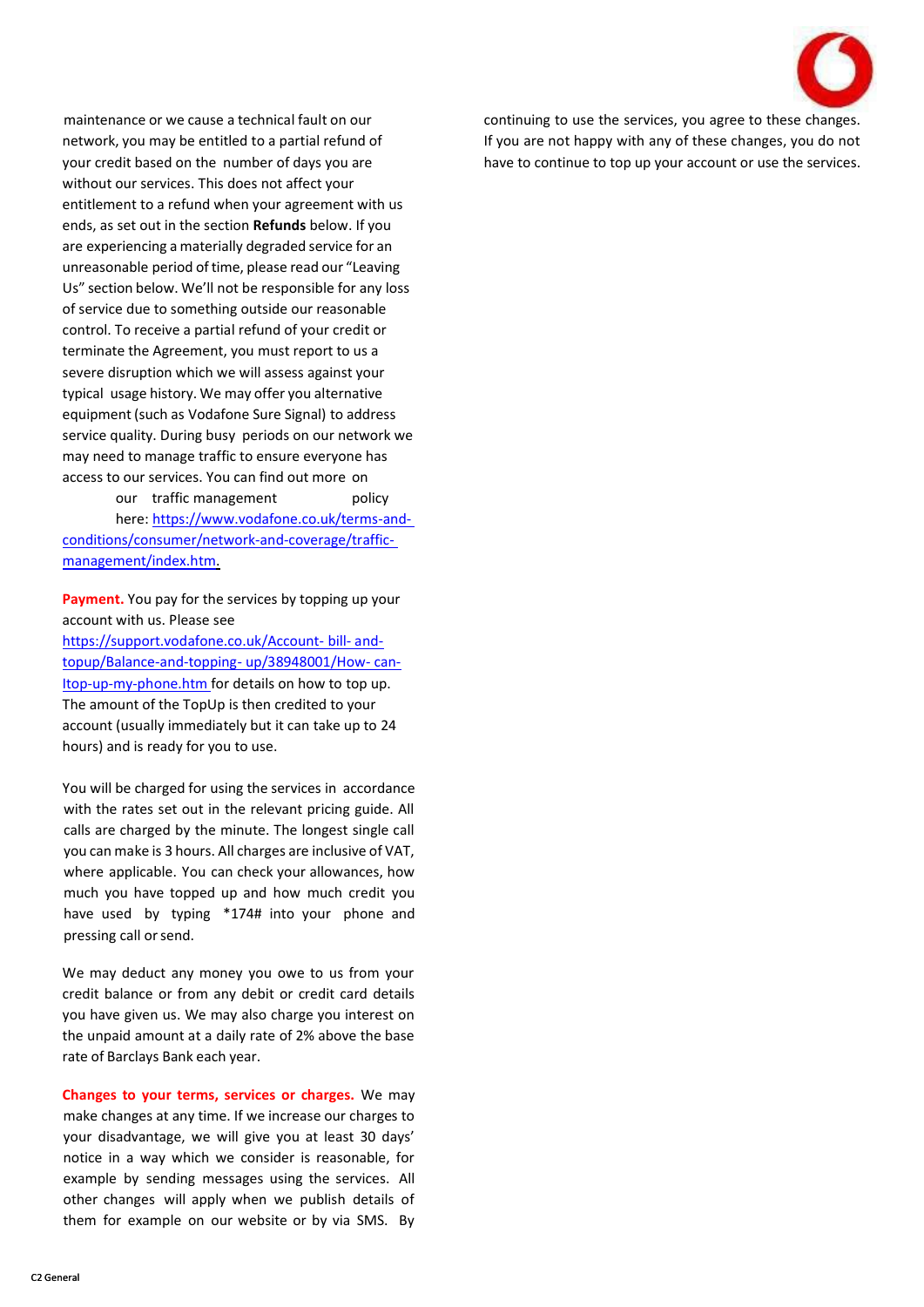

**Losing the mobile equipment** If your mobile equipment is stolen, damaged, destroyed or lost, we do not have to give you any refund for any services that you have paid for in advance or for the cost of the mobile equipment. You must contact us immediately so that we can suspend your services to prevent further calls being made using your mobile equipment. This does not affect your entitlement to a refund when your agreement with us ends, as set out in the section **Refunds** below.

**Leaving us/suspending the services.** We can suspend, restrict (including, without limitation, prevent you from receiving incoming or making or sending outgoing calls and texts) or stop providing all or part of the services (including any equipment, if applicable) if:

- (i) you do not comply with any the terms of your Agreement with us;
- (ii) you do not use the service for 180 consecutive days i.e. you do not carry out any chargeable outbound activity such as making an outbound call(excluding calls to 191), sending an SMS, using data ortopping up your account;
- (iii) you owe us any money (we may continue to provide the services once any outstanding amount is paid):
- (iv) If we are permanently unable to provide you with the services, unable to provide the services to you for an unreasonable period of time or we are asked to suspend the services by regulators or are required to do so by law;
- (v) we have reason to believe you have topped up (or have tried to top up) your account using a stolen credit or debit card or if the debit or credit card transaction is at some time charged back to us;or
- (vi) you use any of our services in a way that may damage or affect the operation of ournetwork.
- (vii) we consider it necessary to safeguard the security and integrity of our network or to reduce the incidence of fraud.

**If you wish to end your agreement.** If you request from us a Porting Authorisation Code (PAC) because you wish to port your number to another provider or a Service Termination Authorisation Code (STAC) to terminate without porting your number, it will be valid for 30 days from when it is issued to you. Your service will switch to any new provider within one working day of you

providing your PAC to them. Your agreement will terminate when your service has switched to your new provider. If you do not use a PAC or STAC within the 30 day period, the agreement will continue. You can request a PAC or STAC at any time.

Please note that if you end the agreement or use a PAC or STAC you may lose the value of any remaining credits or allowances. This does not affect your entitlement to a refund when your agreement with us ends, as set out in the section **Refunds** below.

#### **If you choose to stop using the services:**

If you don't use the services for 90 consecutive days, we will send you a SMS notifying you to top up your account or make a chargeable outbound call (but not calls to 191), send a chargeable SMS or use your data. If after 45 days from the first notification you fail to do one of the above, we will send you a final notification via SMS for you to use the services. If the services remain unused after 45 days from the final notification, we will disconnect your mobile equipment and you will lose any credit held on your account. If youwishto leave Vodafone to move to another provider and keep your number, please note the following:

- i. If you are disconnected due to inactivity, then you will lose the right to keep your number.
- ii. If you have been warned about a potential disconnection (at 90/135 days of inactivity),and wish to switch your service to another provider you can request a PAC prior to the disconnection date.

**Returns and faulty Equipment.** Please see our Returns Policy for information on what to do if you wish to return any faulty equipment, have any equipment repaired or have simply changed your mind about your purchase within the 14 day cooling off period.

**Refunds**. Up to 60 days after your agreement with us ends, you may request a refund of any unused credit or wholly unused, unexpired bundles purchased on or after 17 December 2021 by contacting us by webchat. We will charge an administration fee of 5% (up to a maximum of £5) of the value of your unused credit (as applicable) and wholly unused, unexpired bundle(s) purchased on or after 17 December 2021 (as applicable) when processing your refund. We will not provide refunds for any partially used bundles or expired bundles. This does not affect your statutory right to change your mind about your purchase within the 14 day cooling off period – please consult our returns policy for more information. Your right to a refund may be subject to you passing appropriate checks in place to combat financial crime.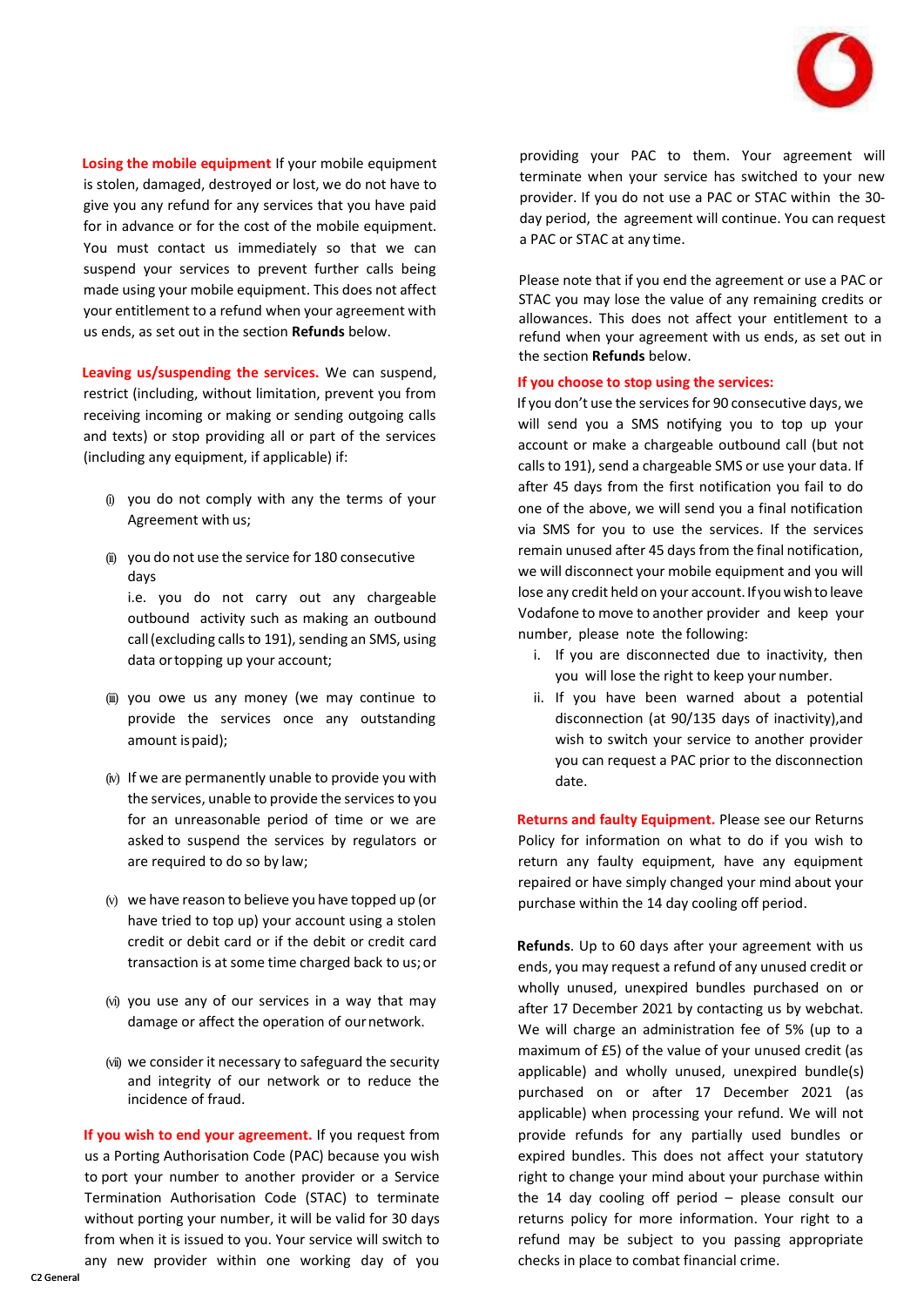

# **What we do with your information and contacting us**

**What do we do with your data?** Our Privacy Policy sets out how we and our group companies may collect, use and share your personal information. You will find the latest Privacy Policy and Cookie Policy on our Website a[t vodafone.co.uk/privacy a](http://www.vodafone.co.uk/privacy)nd you should check back every now and then for the latest version. For any queries, you can contact us at [data.protection@vodafone.co.uk.](mailto:data.protection@vodafone.co.uk)

**Fraud prevention agencies.** The personal information we collect from you will be shared with fraud prevention agencies who will use it to prevent fraud and money laundering and to verify your identity. If fraud is detected, you could be refused certain services, finance or employment.

For further details explaining how the information held by fraud prevention agencies may be used please ask an advisor or visit vodafone.co.uk/privacy.

For more details please see our Privacy Policy: [http://www.vodafone.co.uk/privacy.](https://www.vodafone.co.uk/privacy)

**Contactingus and complaints.**We'llsendyounotices by post, voicemail, text or email. If you need to speak to us or have a complaint, please contact us on:

**Phone:** 191 from your Vodafone phone or 0333 3040 191 (from UK landlines or other mobiles);

**Post:** Vodafone House, The Connection, Newbury, Berkshire RG14 2FN; or

**Website:** [https://www.vodafone.co.uk/help](https://www.vodafone.co.uk/help-and-information/complaints)[and-](https://www.vodafone.co.uk/help-and-information/complaints) [information/complaints.](https://www.vodafone.co.uk/help-and-information/complaints)

If you need to speak to us about an issue that is privacy related, please see [vodafone.co.uk/privacy o](http://www.vodafone.co.uk/privacy)r you can contact us a[t data.protection@vodafone.co.uk.](mailto:data.protection@vodafone.co.uk)

If we can't fix your issue you may refer the matter to an independent ombudsman under our Customer Complaints Code which is available on our website or by contacting us.

# **Other Information**

**Liability.** We'll not be legally responsible to you for any loss or damage that is not directly caused by us or which could not have reasonably been expected at the time we entered into the Agreement with you, for example, loss of income, business profit, savings and missed opportunities claims.

**Transferring the Agreement.** We may transfer this Agreement to anyone at any time provided that doing so does not adversely impact your rights under the Agreement. You will need to get our permission before transferring this Agreement to someone else.

**Your number.** When you use your mobile equipment, your number may be shown to the equipment being contacted. Your number will always be shown if you contact 999 or 112.

**Version: 15 December 2021**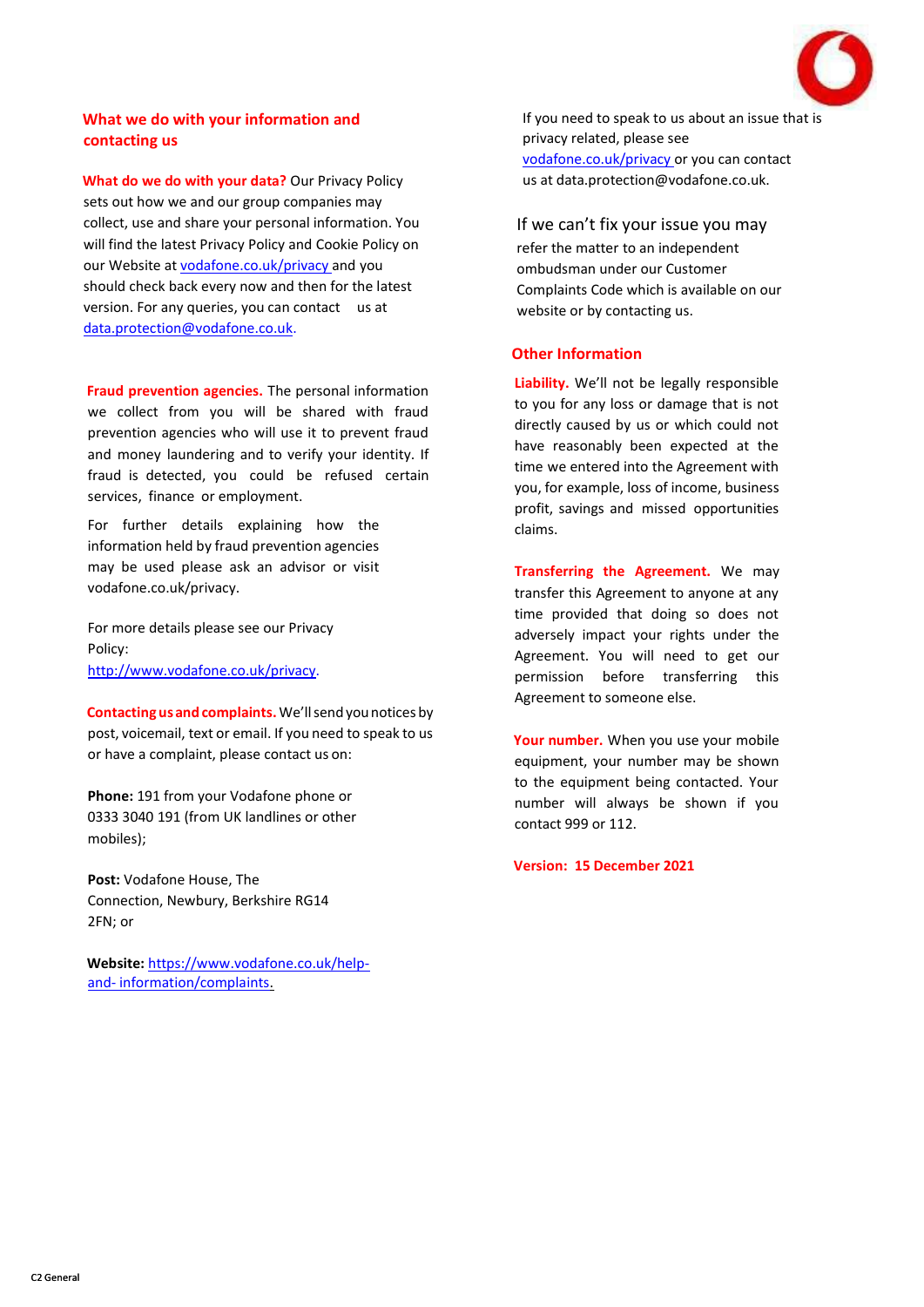

# **Pay as you go Simply pricing terms**

# **Finding out about pricing**

You can find more about our call, text, video and mobile phone data charges at [www.vodafone.co.uk/explore/costs/call-charges/](http://www.vodafone.co.uk/explore/costs/call-charges/) or by calling Customer Services on 191 from your mobile or 03333 048 069 from any other phone (you'll be charged at your telephone provider's published rate). Alternatively, you can pop-in to one of our stores and speak to an adviser.

For our Pay as you go 1 tariff, please see [https://www.vodafone.co.uk/terms-and-conditions/consumer/price](https://www.vodafone.co.uk/terms-and-conditions/consumer/price-plans/mobile/payg-airtime-conditions-plan/)[plans/mobile/payg-airtime-conditions-plan/](https://www.vodafone.co.uk/terms-and-conditions/consumer/price-plans/mobile/payg-airtime-conditions-plan/)

#### **Our charges for calls, data and messaging when you're in the UK**

#### **Standard UK landline and mobile calls**

| A minimum one- minute call charge applies                      | Cost         |
|----------------------------------------------------------------|--------------|
| Calls to any standard UK mobile                                | 35p a minute |
| Calls to any standard UK landline (starting 01,02 or 03)       | 35p a minute |
| Calls to voicemail                                             | 35p a minute |
| All Big Value Bundle out-of-bundle calls (including voicemail) | 35p a minute |

# **Channel Islands and Isle of Man landline and mobile calls**

Note that reference to the UK excludes the Isle of Man and Channel Islands.

| A minimum one- minute call charge applies                                                 | Cost         |  |
|-------------------------------------------------------------------------------------------|--------------|--|
| Calls to any Channel Islands and Isle of Man mobile                                       | 45p a minute |  |
| Calls to any Channel Islands and Isle of Man<br>landline (starting 01481, 01534 or 01624) | 45p a minute |  |

# **Non-geographic and premium rate numbers**

Calls to non-geographic numbers beginning 08, 09 and 118 are split into two parts. The Vodafone access charge is the cost to connect the call. The cost of this is 45p per minute charged by the second with a one- minute minimum call charge. The rest of the amount is the service charge which is set by the service or organisation you are calling. To find out more, visit [www.vodafone.co.uk/ukcalling.](https://www.vodafone.co.uk/explore/costs/call-charges/)

| A minimum one- minute call charge applies                      | Cost                                                  |  |
|----------------------------------------------------------------|-------------------------------------------------------|--|
| Non-geographic numbers starting 084 or 087                     | 45p a minute Access Charge plus<br>a service charge** |  |
| Non-geographic numbers starting 0800 or 0808                   | Free                                                  |  |
| Police non-emergency (101)                                     | Free                                                  |  |
| Charity numbers                                                | Free - More details                                   |  |
| Radio-paging services (starting 076)                           | 45p a call                                            |  |
| Personal numbering services                                    | 45p a minute                                          |  |
| Call forwarding services (such as 077 44 or 07755)             | 45p a minute                                          |  |
| Premium rate services (starting 09)                            | 45p a minute Access Charge plus                       |  |
|                                                                | a service charge**                                    |  |
| Call short codes – these are usually 5-7 numbers long and used | Free to £2 every minute                               |  |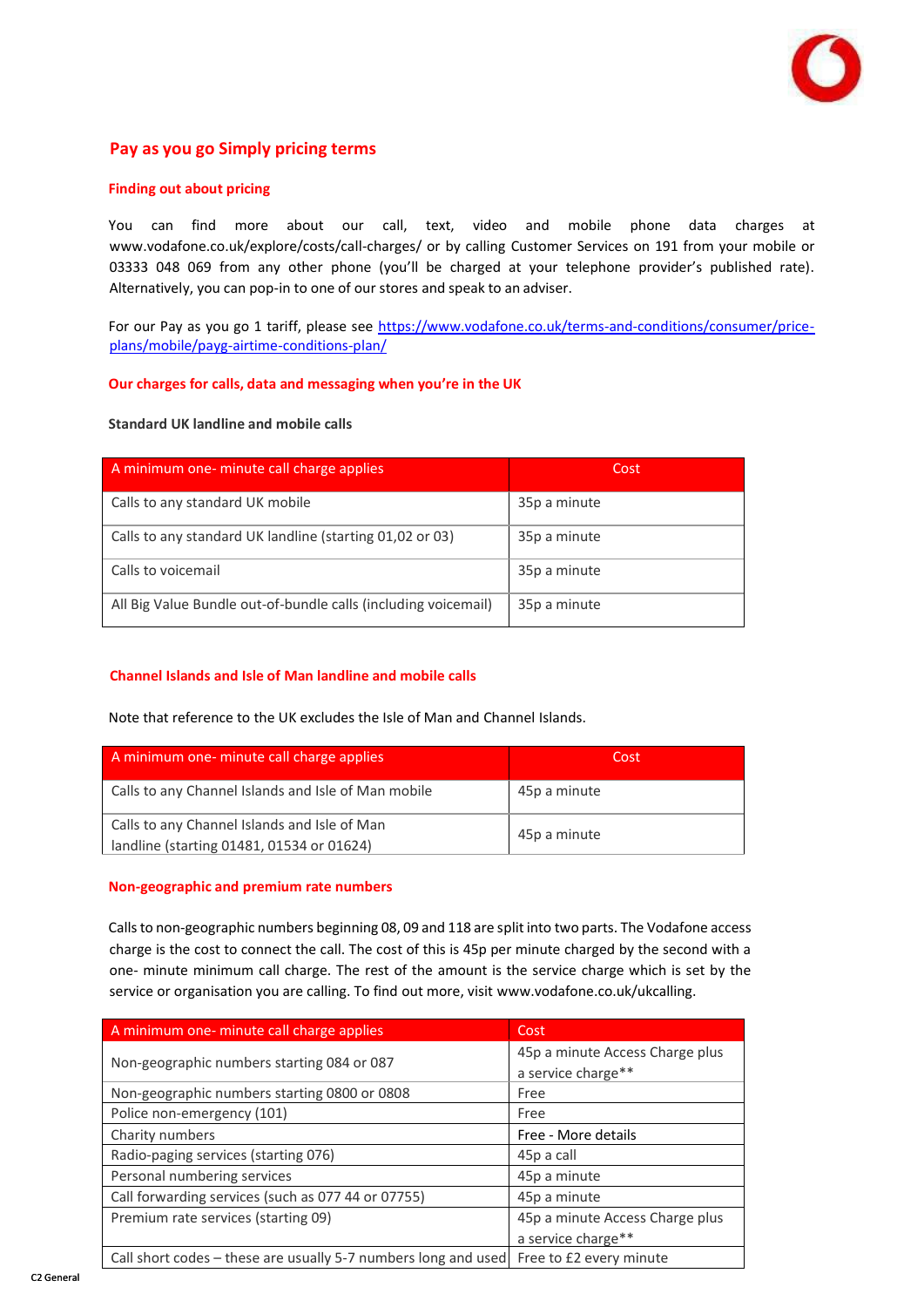

| for TV or radio shows, competition lines and information<br>services. The service provider will let you know the cost of<br>the call.                                                                             |                                                               |
|-------------------------------------------------------------------------------------------------------------------------------------------------------------------------------------------------------------------|---------------------------------------------------------------|
| Text short codes – these are usually 5-7 numbers long and<br>used for TV or radio shows, competition lines and<br>information services. The service provider is responsible for<br>showing the cost for the text. | Free to £10 a text                                            |
| To Vodafone preferred directory enquiries number (118 881)                                                                                                                                                        | 45p a minute Access Charge plus<br>a service charge**of 80p a |
| Calls to all other directory enquiries numbers (starting 118)                                                                                                                                                     | 45p a minute Access Charge plus<br>a service charge**         |
| Non-geographic numbers starting 084 or 087                                                                                                                                                                        | 45p a minute Access Charge plus<br>a service charge**         |
| Non-geographic numbers starting 0800 or 0808                                                                                                                                                                      | Free                                                          |

# **Messaging**

|                                                                                                  | Cost          |
|--------------------------------------------------------------------------------------------------|---------------|
| Standard UK text message (up to 160 characters)                                                  | 20p a message |
| Standard UK picture message (up to 300KB)                                                        | 45p a message |
| Non-standard UK text messages, including<br>call forwarding<br>services (such as 07744 or 07755) | 45p a message |
| Video messages                                                                                   | 45p a message |

# **Data**

|            | Cost                                              |  |
|------------|---------------------------------------------------|--|
| Data usage | $£2$ per 50 MB,<br>then 10 p per<br>MB thereafter |  |
|            |                                                   |  |
|            |                                                   |  |

| Extra data (per 30 day) | Cost          |  |
|-------------------------|---------------|--|
| Data usage              | £5 for 500 MB |  |

# **How we charge for data usage:**

We measure your data usage in kilobyte (KB). Data is based on the following units:

- $\bullet$  1024 KB = 1 Megabyte (MB)
- $\bullet$  1024 MB = 1 Gigabyte (GB).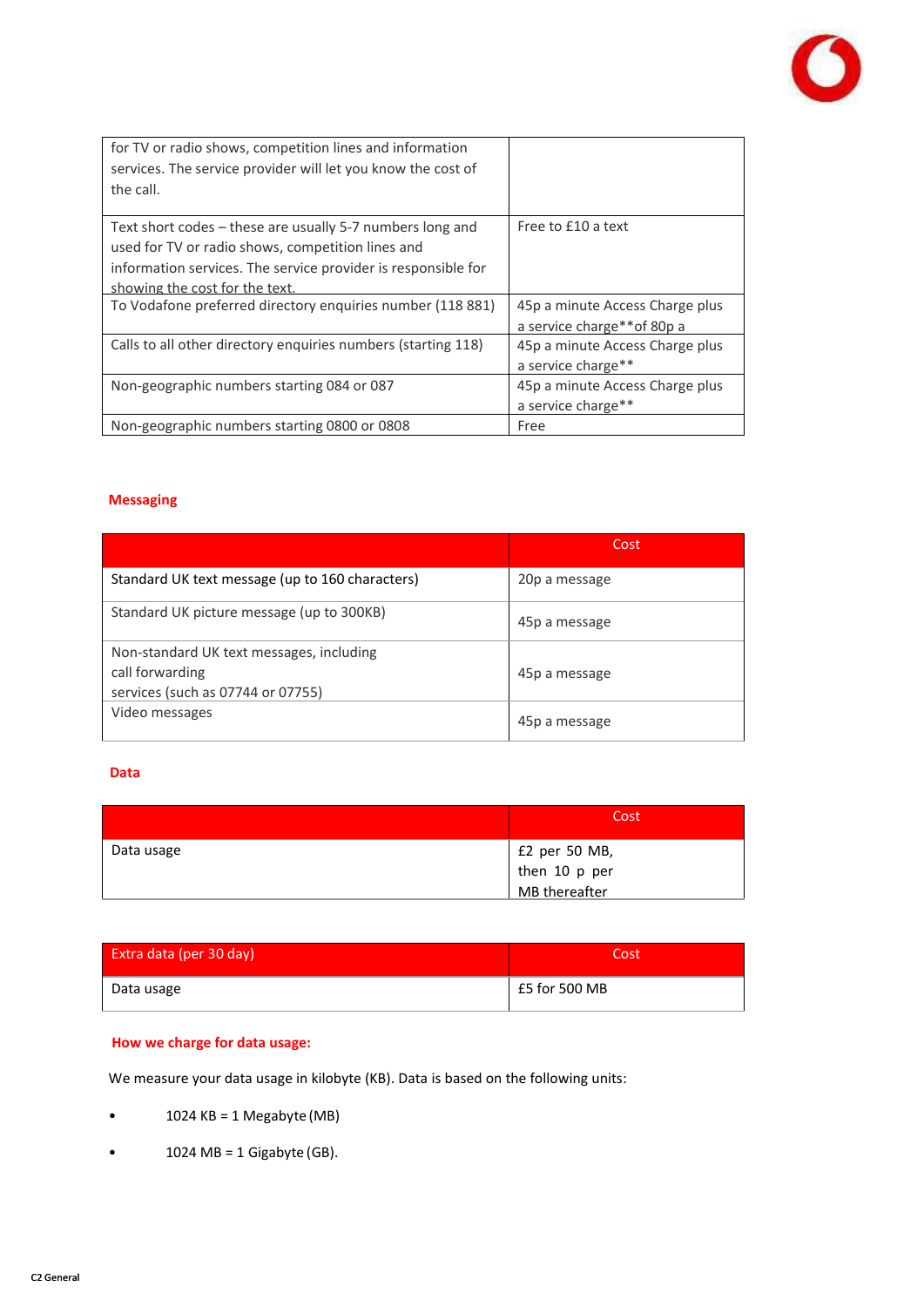

Your inclusive monthly data allowance and additional data services will set out the amount of data you can use without an additional charge.

We calculate your data usage based on the amount of data that travels over our network, which may differ from the data your device consumes. Your data usage may include data packages which are re-sent over the network, for example if your connection drops off or if a webpage is refreshed. Certain data services (websites and other packets) may be usage free and will not be taken from your data allowance, whilst others can consume your data allowance.

It does not matter if you are using 2G, 3G, 4G, 5G, GPRS, Edge or HSPA we measure data in the same way over each of these networks.

# **Expected upload and download speed:**

For an estimate of the coverage and speed you may experience at home and when you are out and about in the UK, please see our coverage checker at vodafone.co.uk/coverage. The speed estimate you receive with our coverage checker is subject to a number of local factors, such as building materials, tree cover and even weather conditions. Data reception or speed may not be as good indoors or in a car. .

Information on your rights, should you experience speeds below those displayed on the coverage checker, is set out in the "Problems with our services" section in your Pay as you go Terms and Charges 2020.

**Upload** refers to data that is sent from an electronic device such as a mobile phone, tablet computer or a communications network. This includes all types of outgoing data, such as sending an e-mail message, posting a social media message or uploading a file or picture. It may also include data sent over the Network while playing an online game.

**Download** refers to data that is received by an electronic communications device such as a mobile phone, tablet, computer or a communications network. This includes receiving e-mail messages, downloading files, viewing Social Media content or simply visiting or browsing Web pages. Online games also generate download traffic.

# **Calling abroad from the UK International**

#### **calls and texts from theUK**

| <b>International Calls</b>                                          | <b>Standard</b><br>charge<br>per minute |         |      |  |
|---------------------------------------------------------------------|-----------------------------------------|---------|------|--|
| European Union & EEA (Iceland, Liechtenstein, Norway)               | 19p                                     |         |      |  |
| Channel Islands & Isle of Man                                       | 45p                                     |         |      |  |
| Other Europe                                                        | £1.00                                   |         |      |  |
| Rest of World                                                       | £1.50                                   |         |      |  |
| For a current list of countries, visit Vodafone.co.uk/international |                                         |         |      |  |
| <b>Text messages</b>                                                | Per<br>characters)                      | message | (160 |  |
| European Union & EEA (Iceland, Liechtenstein, Norway)               | 6p                                      |         |      |  |
| Channel Islands & Isle of Man                                       | 14 <sub>p</sub>                         |         |      |  |
| Worldwide                                                           | 24p                                     |         |      |  |

#### **When you're outside the UK**

#### **Voice calls, mobile phone data and messaging while abroad**

We've divided the world into zones which carry different charges. As zones, countries, and charges change from time to time, for a list of countries included in each zone please check our website before travelling at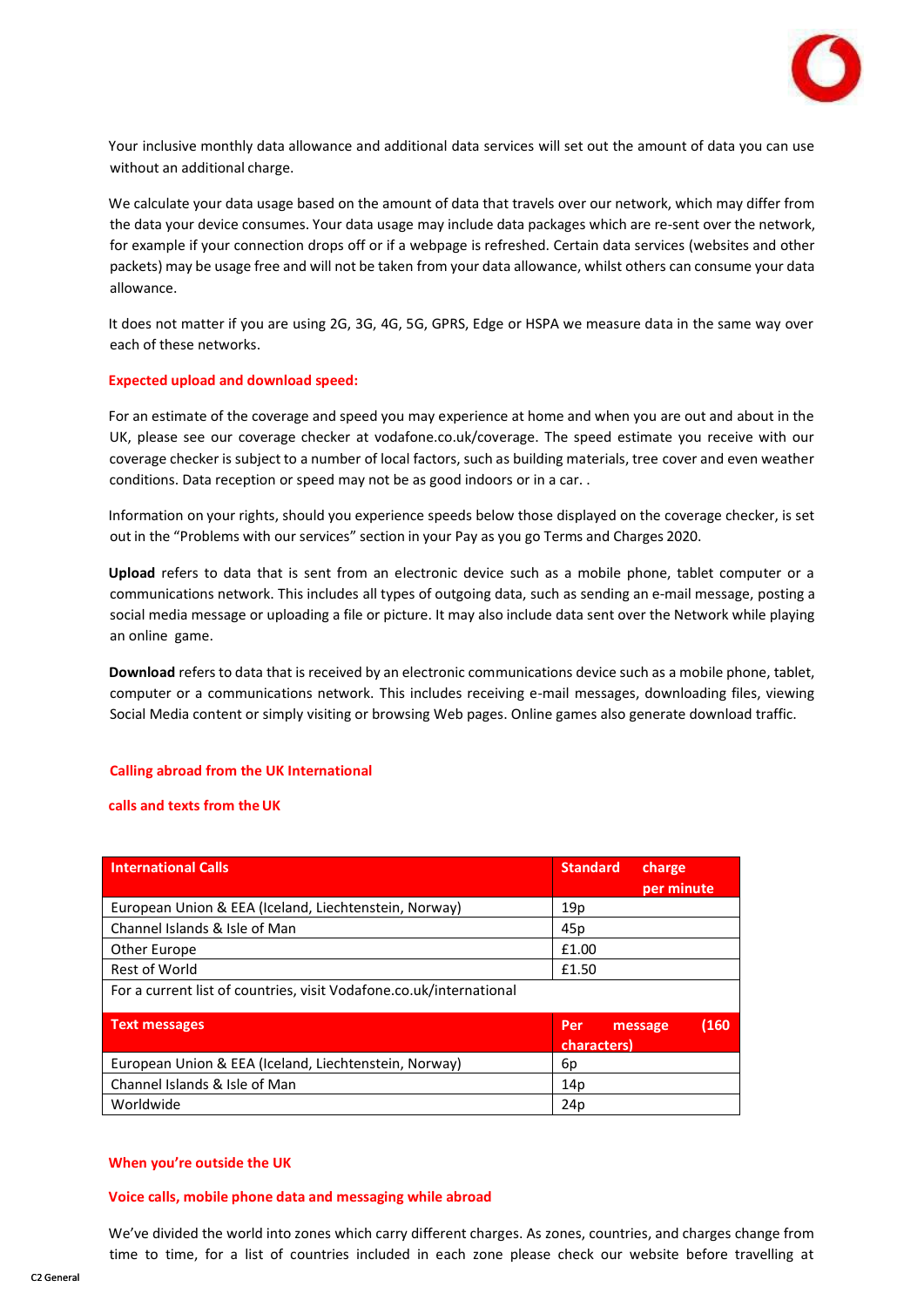

**vodafone.co.uk/travelling.**